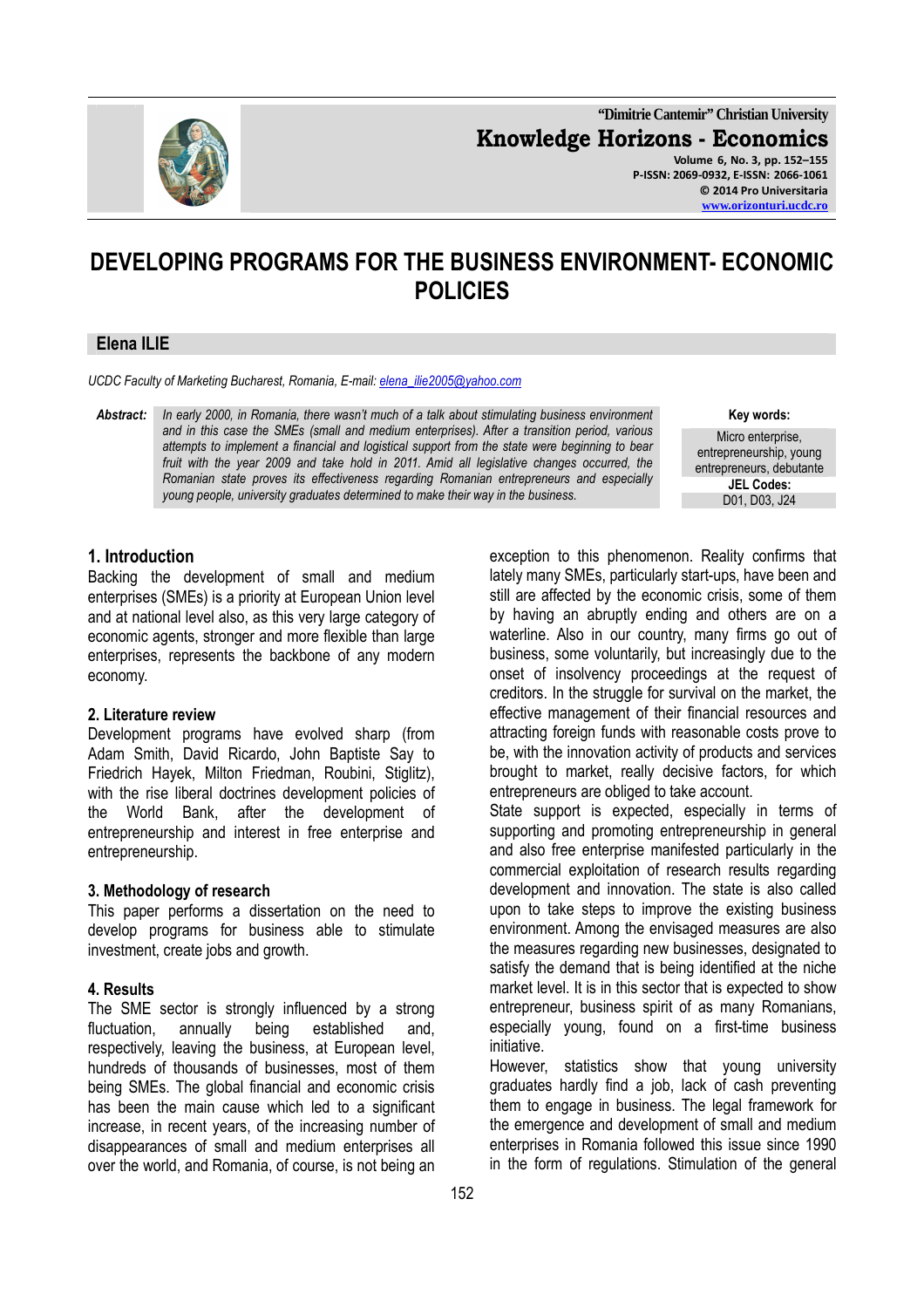framework of establishing new businesses, especially in the difficult economic and financial crisis induced conditions, was a necessity for establishing the increasing number of active firms in the market, and also for the employment increase.

In this sense, programs that foster entrepreneurship, especially among vulnerable social groups, such as young people, generally, and people who have lost their jobs held in the European Economic Area and have returned to the country are of public interest, helping to solve concerning social problems.

Given the strong social impact that it has, in the current context, promoting support programs for the creation of micro enterprises, it was deemed appropriate to promote an initiative by developing a government ordinance in 2011 to stimulate creation and development of micro enterprises by young entrepreneurs.

## *Expected changes*

In the normative rules, terms of young entrepreneur, of business debutante, respectively, of micro enterprise are defined and limited in time as belonging to young people, respectively, to debutants freshly entered in business market.

Legal regulations provide for these micro enterprises, an activity purpose restricted to no more than five of the groups of activities under NACE rev. 2, starting from the assumption that entrepreneurs who opt for this type of micro enterprise (less than 5 pair!) have a clear idea of business in a particular area (each of the five associates being able to focus and coordinate the company businesses on a single area of activity!) so micro enterprise will be more likely to be profitable, to rapidly develop and strengthen the economic and financial in those 3 years when it is eligible for certain facilities.

State support regarding the creation of new micro enterprises seeks emerging opportunities in the market so that they can develop healthy and their active life duration to be increasing. By the conditions of the program, but also through counseling, training and support to these micro enterprises, in full compliance with the quidelines of the European Employment Strategy, aims to create within the local business environment, a new generation of business people, able to act on the requirements of the Single Market. Facilities for SMEs:

a) the provision of grants, representing more than 50%, but not more than EUR 10,000 or the equivalent in lei, of the project value for the business plan for which is made proof of funding sources.

b) guarantees granted by the National Credit Guarantee Fund for Small and Medium Enterprises -

SA - I.F.N. (FNGCIMM) for loans to beneficiaries in order to achieve business plans, in compliance with the conditions stipulated in the internal rules and procedures of credit institutions and the FNGCIMM, up to a maximum of 80% of the requested loan, in the amount of 80,000 euro or the equivalent in lei;

c) exemption from social security contributions payable by employers for income for time worked by no more than 4 employees, employees for an undetermined period.

d) exemption from paying the fees for the registration operations effected at Trade Registry for registration of small enterprises;

e) counseling, training and support from the state.

## *National programs*

EU Enterprise Policy regarding micro enterprises addresses to the whole business environment and aims to encourage and facilitate the establishment of new businesses, establishing a business environment in which each firm to have effective access to markets for products and services, both in Europe and beyond. The Romanian Government recognizes and appreciates the importance of the small and medium enterprises sector as a base for developing a modern, dynamic, based on knowledge economy. With the aim of creating a favorable frame for exploitation the present possibilities of economic development of Romania and the stimulation of business environment by establishing and developing small and medium enterprises the following programs are instituted and functioning:

1. The program for the stimulation of establishing and developing micro enterprises by young entrepreneurs - aimed at fostering entrepreneurship among young people through the development of new policy measures for the economic recovery of Romania.

The program seeks:

a) Development of entrepreneurial knowledgebased skills and efficient management of resources in order to easily adapt to rigors caused by the globalization of markets;

b) Stimulation and support for starting and developing new firms (start-ups) by facilitating their access to funding;

c) Facilitating youth access to funding sources.

2. The Mihail Kogălniceanu program for small and medium enterprises- aims to facilitate the access of SMEs to credit and guarantee by granting a credit line with interest fully subsidized and/or partially guaranteed by the state.

The program seeks:

a) Facilitating SMEs' access to funding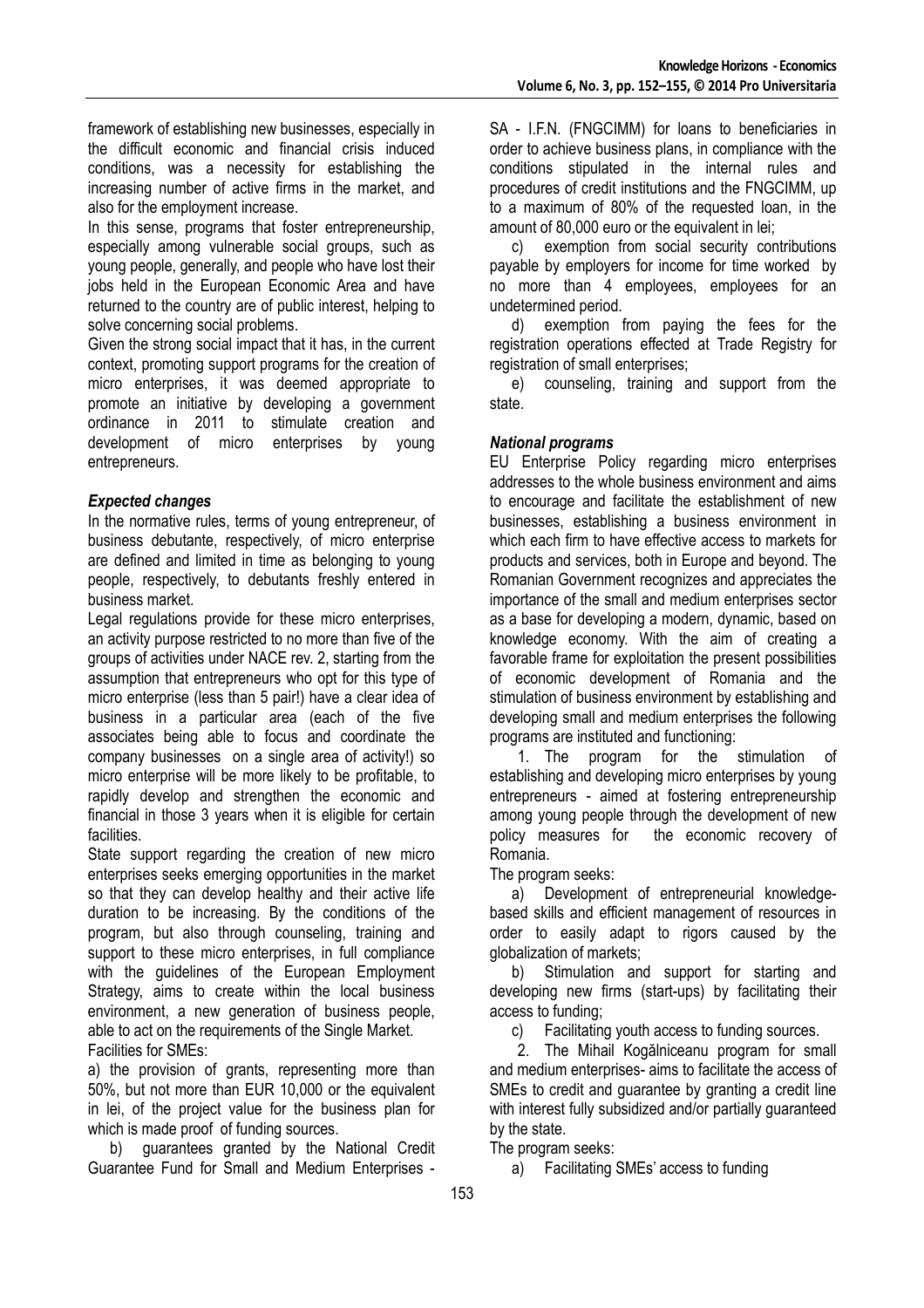b) Maintaining activities and existing workplaces among SMEs and keeping their economic competition

c) Reducing the arrears owed to the state by the SME sector;

d) Reducing the cash money that currently flows unhindered in non-taxed economy.

3. The program for developing the entrepreneurship among entrepreneur women from the SMEs' sector- increasing potential of access to funding sources and facilitating entrepreneur women's access to funding sources

The program seeks:

a) Improving the economic performance of existing businesses run by women, by accessing funding sources from the state budget;

b) Promoting self-employment and the increase of women entrepreneurs in the business community;

c) Developing the entrepreneurial capacity and entrepreneurship among women;

d) Increasing the number of new jobs created in the private economic structures headed by women and the benefits brought to the national economy.

4. The program for developing entrepreneurial skills among youth and facilitating their access to START funding- aimed at increasing potential of access to funding sources and developing entrepreneurial skills of entrepreneurs.

5. The development and improvement program of commercializing products and market services activities- aims to support economic operators, commercial companies and cooperatives to, increase competitiveness level, to create and maintain jobs, to increase consumer's protection and food security by facilitating access to finance

The program seeks:

a) Strengthening the capacity of operators to promote products and market services;

b) Developing and modernizing the activity of traders and market services providers.

6. The program for supporting crafts- aims to stimulate the development of crafts and of small Romanian industries, of strengthening the small class of craftsmen and artisans

The program seeks:

a) Winning new external markets for this type of products and services;

b) Stimulating the internal demand for products and services that involve a significant degree of manual processing;

c) Increasing the visibility on the market of both the artisans and the products and services provided by them;

d) Improving craftsmen's access to market information and facilitating recovery of such information;

e) Developing business contacts and making partnerships;

f) Promoting services and products made by appealing to traditional technologies and having a significant handmade part;

7. Establishment and development program of technological and business related incubatorsgenerally aims to develop the SME's Romanian sector by creating new business incubators, and also by developing existent business incubators

The program seeks:

a) Creating a favorable work environment for the development of SME's

b) Promoting an entrepreneurial culture and improving the managerial performances

c) Consolidation of a dynamic private sector, capable to keep up with the competing forces and with the international competition

d) Increasing the number of competitive economic activities, strengthening the funding climate, and also reducing the unemployment rate in the target areas

e) Development and increase of the number of non-agricultural activities in the countryside by creating new incubators

f) Developing the local, regional, national, international economic environment by using in a more efficient way the existing economic and human potential in that area;

g) Establishing and developing innovative SMEs, able to effectively use existing resources and which, at the end of the incubation time, will be in a stable financial situation;

h) Creating an effective relationship between technological and entrepreneurial potential of the target areas;

i) Developing a business infrastructure able to handle the competitive pressures;

j) Favoring the access of incubated SMEs to information, professional consulting services, funding sources, and also to specific equipment;

k) Increase the number of jobs and economic development of the target areas;

l) Promoting a tight cooperation between the national, regional, local main partners in order to achieve a sustained economic development;

m) Correlating the activities of Business Incubators with those of existing economic operators in the area;

n) Creating and strengthening a national business incubators network.

8. EMPRETEC program - is an integrated training program that provides training and technical assistance to entrepreneurs and an institutional